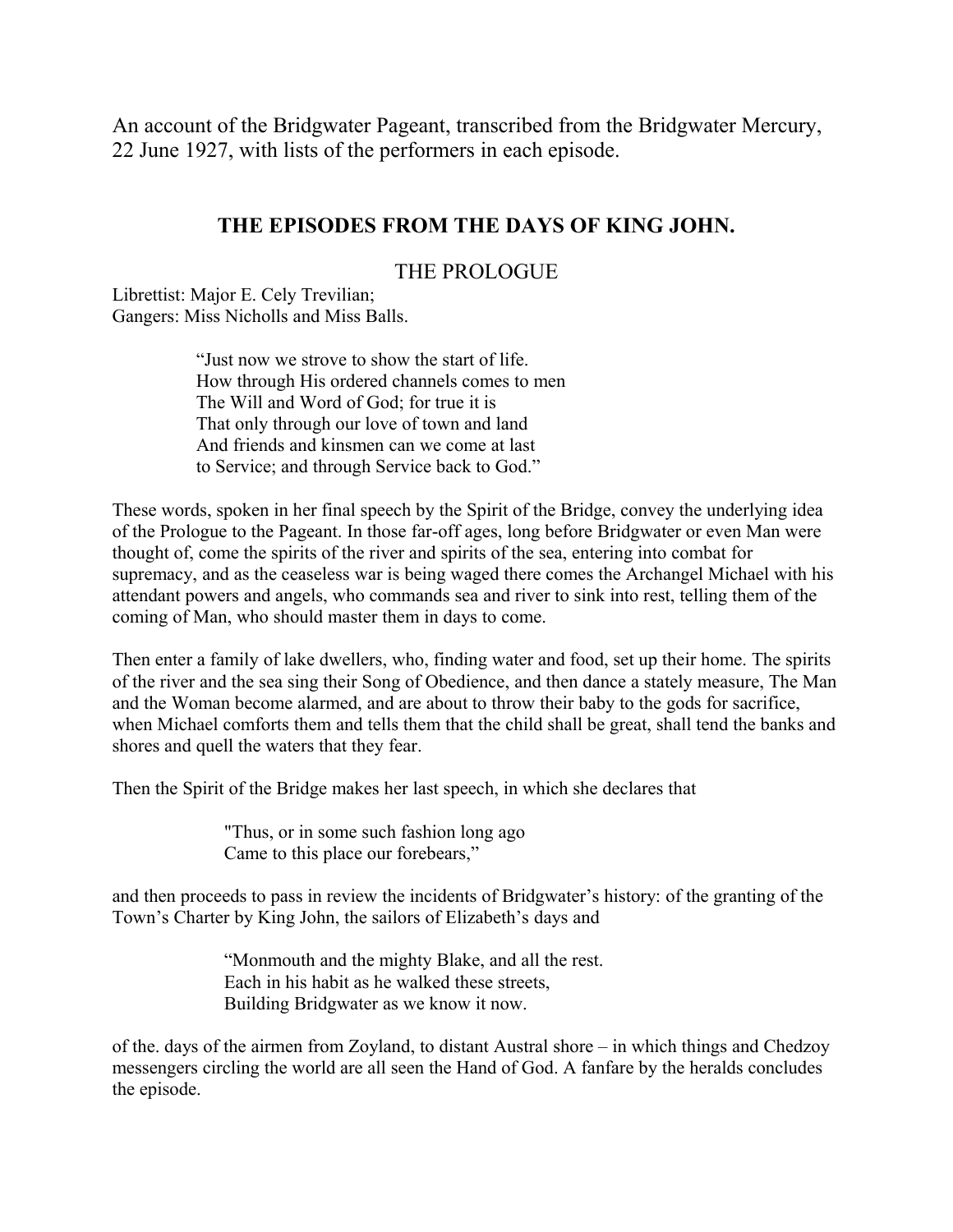### Performers<sup>.</sup>

Michael the Archangel: Mr. C. Babbage

Powers and Angels: Mrs. Alexander, Mrs. G. Bond, Miss R. Buffett, Mrs. T. Sully, Mrs Fisher, Miss G. White, Miss Clench, Miss D. Denman, Miss Evis *Parrett:* Miss V. Warne Spirits of Streams: - Mrs V. Tout, Misses D. Bradford, M. Bond, P. Meaker, M Pollard, B. Pollard, M. Brown, A. Davis, R. Godden, G. Hill, M. House, M. Smith, M. Swanon Spirits of the Moors: - V. Bacon, G. Collard, B. Croker, F. Godden, P. Fleetwood, H. Morris, L. Parkhouse, B. Sharham, H. Swanson, M. Westcott Spirits of Springs: -B. Body, M. Body, K. French, P. Michell, B. Price, H. Pople. M. Rainey, N. Reed, D. Squibbs, A. Townsend Spirits of Woods : - D. Foster, M. Fry, P. Menhenick, M. Mockridge, M. Runnells, V. White *Neptune* : - Mr. G. White; Spirits of the Sea : - J. Anderson, I. Balls, E. Bulpin, G. Biddick, R. Coles, B. Cross, H. Curtis, D. Davis, J. Davis, K. Dawe, S. Evett, K. Fleetwood, M. Fleetwood, B. Fitzgerald, M. Gibbins, S. Grimshaw, M. Hargreaves, J. Hooper, W. Horsey, V. Montacute, K. Pearce, K. Randle, G. Roe, P. Roe, M. Salter, D. Smith, A. Venton, M. Wevell, M. Wilkins, M. Young, R. P. Baker, A. D. Clayton, H. P. Harding, E. T. McMillan, K. R. Petherbridge, R. F. Shapter, F. J. White *Tritons* : - B. F. Clark, F. Day, T. Moore, H. Ottery, H. A. Routley, K. Stacey A Man : - Mr. R. Buffett A Woman: - Miss Oueenie Buffett *A Child* : - Michael Milton

## KING JOHN VISITS BRIDGWATER CASTLE, 1204

Librettist: T.Bruce Dilks Gangers: Mrs Wallis, Mr F. Welland

As is fitting, the first episode is devoted to the personalities of King John and William Briwer, the founder of the borough. At least it is so nominally. In fact, King John's jester really dominates the scene. We are introduced to the middle of the new-born borough, and see all sorts of medieval folk strolling across the arena. There is, to begin with, the oldest inhabitant, who can remember King Stephen, and has no memory for anything but the battle of the Standard. There are priests and lame beggars, boys playing at soldiers, men  $-$  at  $-$  arms, a turf-woman with her donkey, and ladies from the Castle on horseback. Much activity in fact.

But the King's jester enters with his boon companions, the giant and the dwarf, and all becomes jollity and bustle. He is the life of the crowd, and keeps everybody laughing and amused by his antics. He commandeers the boys, and they go off to see the bore when it comes up the river. Then arrive the grandees of the town—the seneschals of the Gild and the reeves, the bailiff, and the vicar, with prominent burgesses and their wives. They have come to greet the King, whom in their hearts they fear and detest. While they wait they become the objects of the fool's gibes and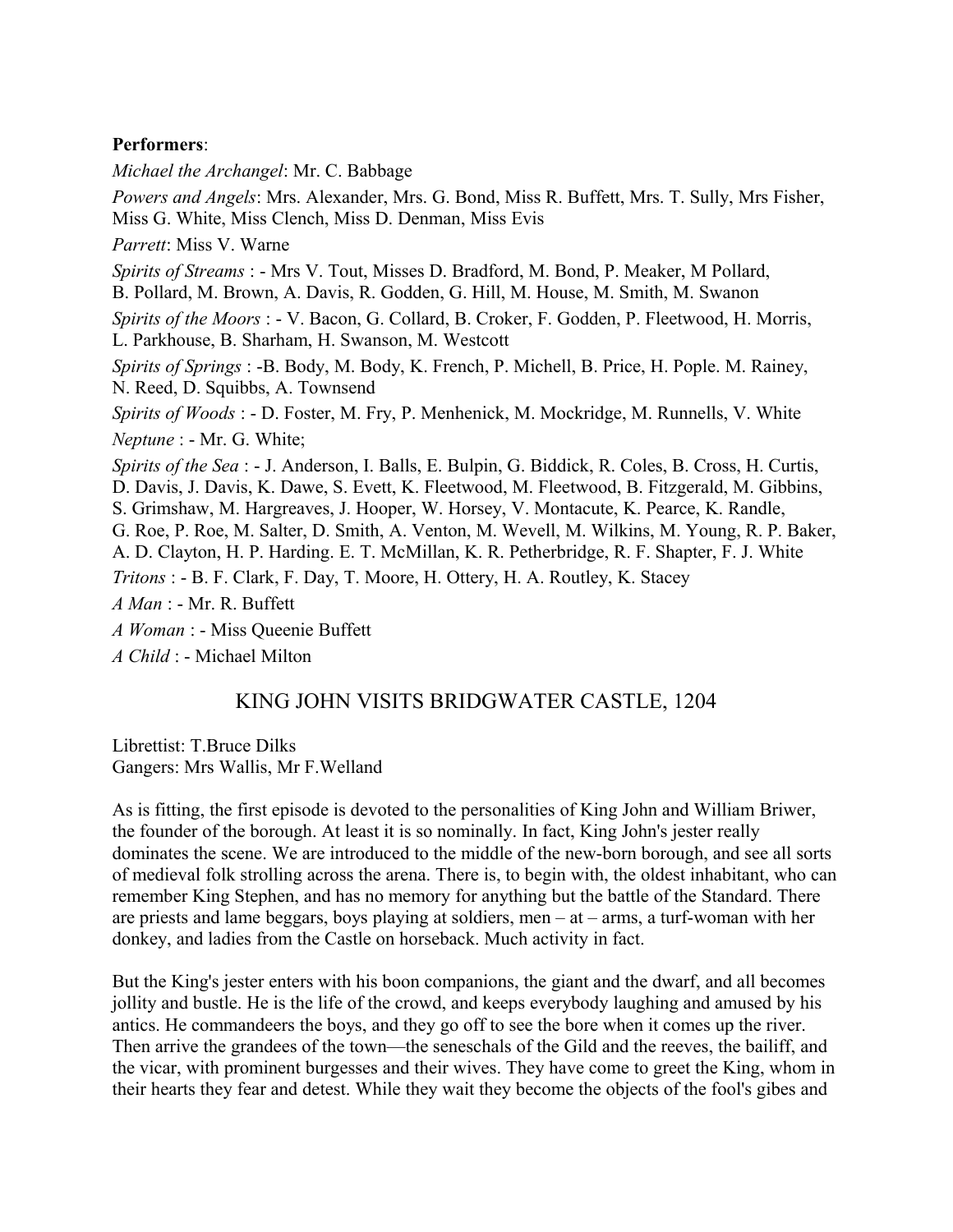jests. At length their patience is rewarded as the cavalcade from the Castle rides across the arena. Here we see the King, whose reputation for cruelty and wickedness is beyond that of any other sovereign of England. Here is the wise councillor and judge, who founded the borough. The ladies follow, and after them come falconers, attendants, and servants of all kinds. The King unwillingly pulls up his horse before the seneschals and receives their compliments and a present of wine, a ceremony which they are only too pleased to find ended. Then he rides off to North Petherton forest for whatever sport it may afford him.

### **Performers:**

King John: Mr. J. M. Boltz William Briwer, Baron: Captain J. L. Bles Lady Briwer: Mrs. J. L. Bles The Ladies Grace and Isabel Briwer: Miss E. T. Denman, Miss M. A. Edney Grooms in Waiting: Miss F. L. Gye, Miss S. Brown Seneschals: Messrs. H. Corder and W. Belcher Reeves, Messrs: M. Page and Nurton The King's Jester: Mr. Frank Welland The Vicar: Rev. Preb. C. Bazell Clerk: Mr. W. Crossman Baker: Mr. A. Mansfield Blacksmith: Mr. C. L. Burton Swineherd: Mr F. Snow *Farm Labourer: Mr. W. Giles Old Inhabitant: Mr. W. P. Smith* Armourer: Mr. C. Burton Giant: Mr. W. Bell. Dwarf: Master Sealey. Turf Seller: Mrs. W. Deacon (Mayoress of Bridgwater). Burgesses' Wives. Etc.: Mesdames Dossen, Webb, H. Brown, Way, Belcher, L. Palmer. F. Welland, Misses Waddon and Broom. Country Women: Mesdames Wynne, Alexander, Bray, Boltz, Misses M. Carter, M. Clifford, M. Warne, and F. Robinson *Townswomen:* Mesdames Westgate, Highman, Hill, Farrance and W. Collard, Misses Valentine, Rawlings, Bray, Holcombe, D. Moore, D. M. Gibbins, Thorne, and A. Farrance.  $Children: -$ *Boys:* H. Burge, A. Burton, J. Burge, G Chedzoy, W. Chedzoy, A. Ryder, S Glavin, L Webb, R. J. Bricknell, W. D. Clarke, D. Collard, and Arthur Ryder Girls: Betty Cummins, A. Hiatt, B. Wynne, H. Hiatt, Eileen Cummins, Gwen Dyke, E. Hiatt, Ella Cummins, B. Godfrey, D. Godfrey, I. Russell, Joyce Gedye, Celia Gedye, D. Mills, R. Mills, P. McInnes, J. McInnes, Peggy Webb Men-at-Arms. Cross-Bow-Men, etc: Messrs. Waddon, C. Hooper, L Dosson, H. J. Sherman, W.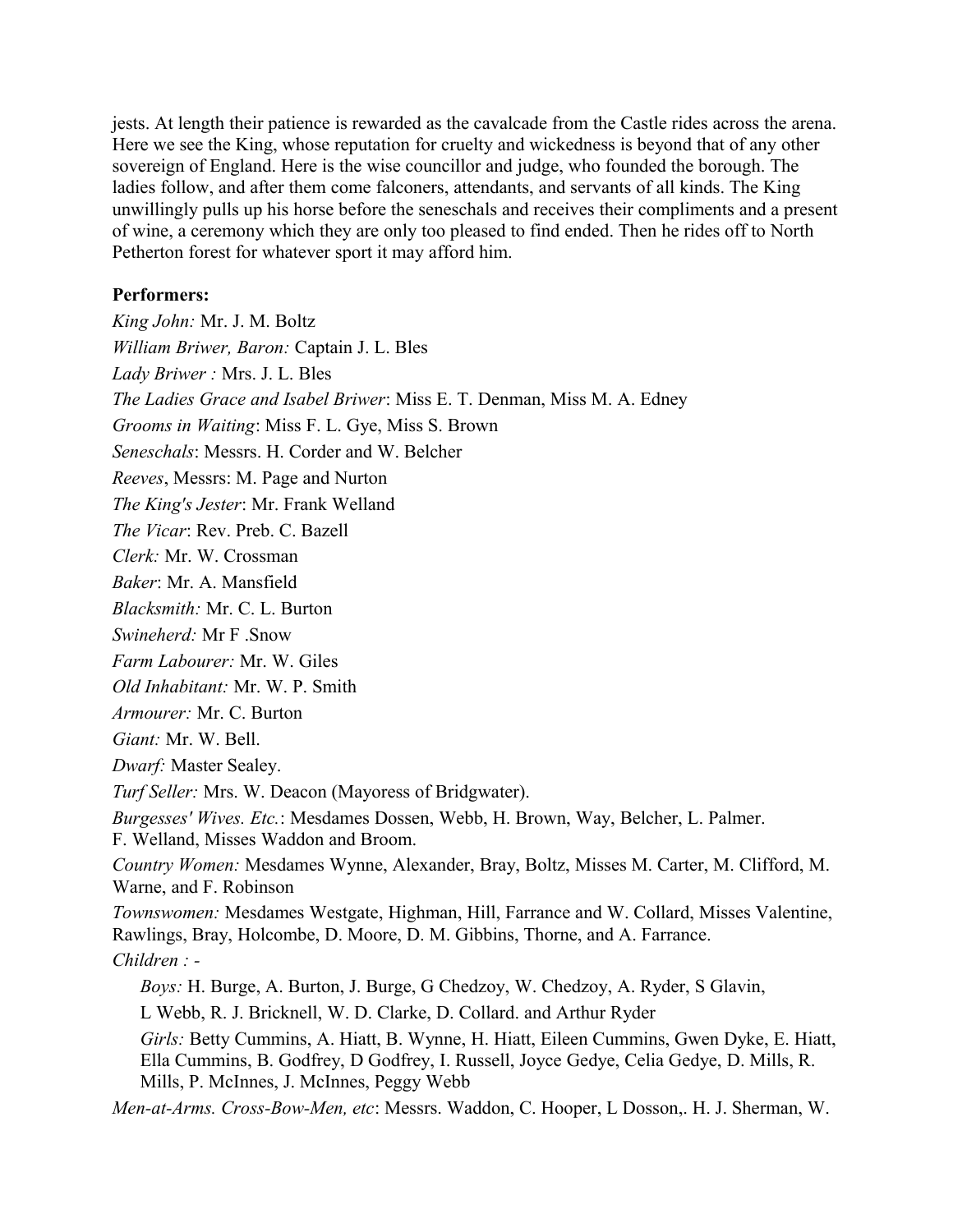Frampton, R Burton, J. Farrance, J.Dickinson, Lin Welland, J. Ockford, W Sheppard, H. Mansfield, W. Prew, C. Mitchell, R. Willett Servitors: J. Hawkins, W. Lawler, D. Wynne, A. Farrance, P. Smith, .. E. Bunston, A. V. Hook

## THE RIOTS OF 1381

Librettist: Mr. T. Bruce Dilks Ganger: Mr. K Welland

Nearly two centuries have passed, and we find ourselves in the old town in circumstances very different from those which characterised the first episode. There we were in the midst of gaiety, with only the cloud of King John's sombre personality to darken the scene. Here we are in the midst of terror and the menace of tragedy. People are hanging about, and do not know what is going to happen next. The shouts and cries of rioters are heard in the distance, and then a man runs up to the two Friars, who are discussing the ominous situation. He is a clerk, who, because he is the man who draws up the parchments the people hate and dread, is the object of their unreasoning malice. A friar changes his habit with him in order to conceal his identity, and directs him to a place of refuge.

Then a boy runs across shouting that the mob is coming to attack the Hospital of the Augustinians in Eastover. And soon the angry seething crowd appears, headed by Thomas Engelby and the vicar, Nicholas Frompton. The Master and Brethren of the Hospital leave their dwellings, and advance to meet them, for they fear as much for the safety of their beloved buildings as for their own persons. An angry dispute follows. The Master refuses to give up certain parchments which the rioters demand. The Friars intervene.

In the end, in order to save the situation, the Canons reluctantly yield, and two of the brothers go to the Hospital to fetch the documents. A fire has been kindled, and on the return of the brethren, the hated documents are consigned to the flames. Meanwhile, another element of the general unrest enters on the scene. A band of peasants, headed by a clerk of the John Ball type enters, chanting their doggerel rhymes, and carrying a dead rabbit on a pole, symbol of the wrongs they endure. Prison-breaking was one of the features of the rising of 1381, and our Bridgwater mob marches off, first to Sydenham and East Chilton, and then to Ilminster, where they break into the county gaol. On their return they are carrying impaled on spears the head of the late warden, and that of Walter Baron, of Chilton. These they fix on the Bridge as a dreadful warning to their enemies.

### **Performers:**

William Cammel: Master of Saint John's Hospital, Mr. W. Biffen Brother Robert: Mr A. L. Parker Friar John Somer of the Bridgwater House, a celebrated Astronomer: Mr. T. J. Paddick Friar William Aunger: also of the Bridgwater House, and later its Warden: Mr. H. Sealey Thomas Duffel, a Clerk: Mr. C. Mitchell Leaders of the Rioters:

Nicholas Frompton: Vicar of Bridgwater: Mr. Douglas W. Fackrell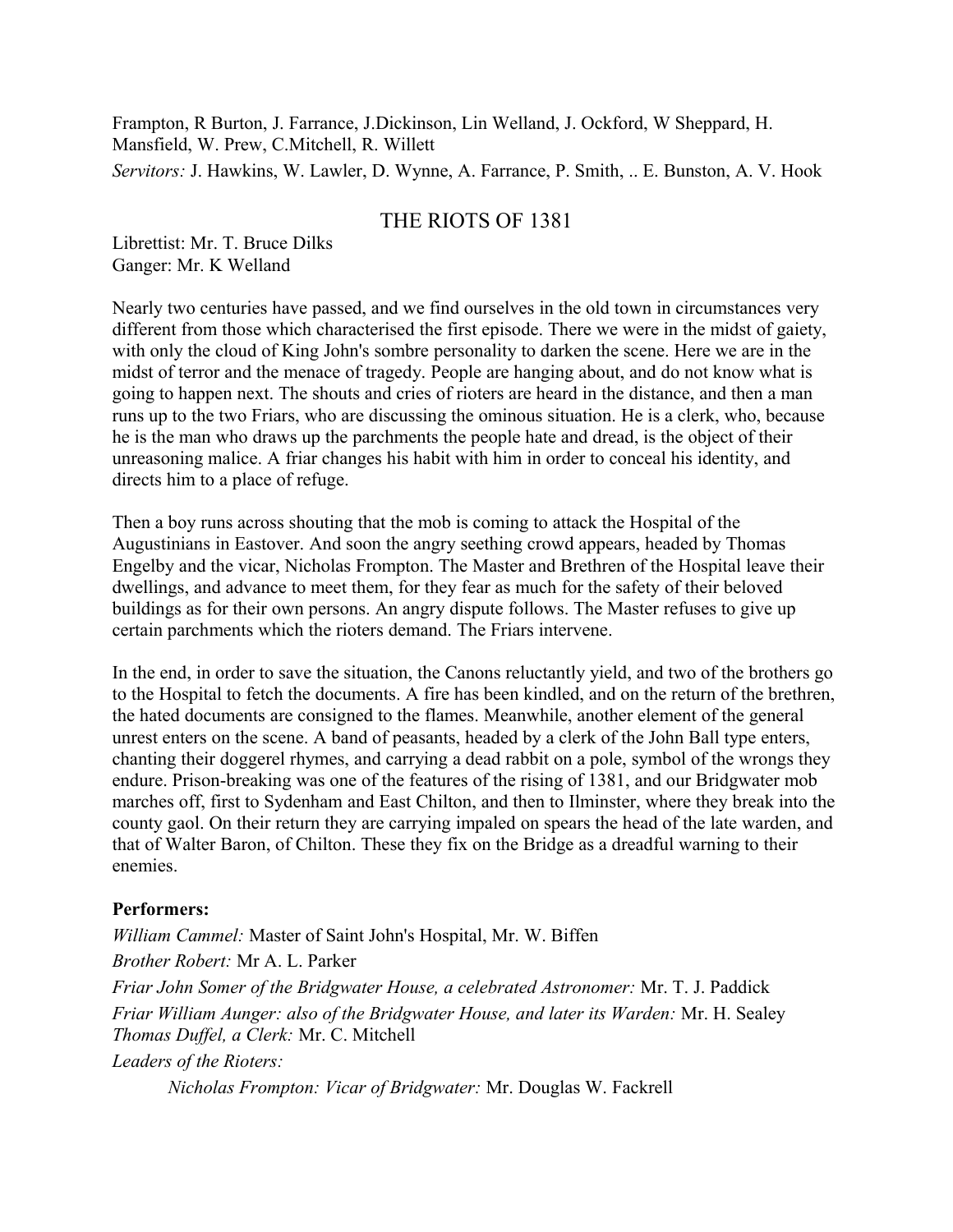Thomas Ingelby, a Yeoman: Mr. W. C. Collins

Adam Brugge: Mr. J. Denner

John Blake, a Scrivener: Mr. R. Willett

Piers Gleeman, Leader of the Peasantry: Mr. W. Hawkes

Mother of Walter Baron: Miss R. Waddon

Wife of Walter Baron: Mrs. F. Welland

Wife of Hugh Lavenham: Mrs. L. Palmer

Dame Lavenham's Companion: Miss M. A. Deacon

Serving Woman: Miss M. G. Soper

Canons of Saint Johns Hospital: Messrs. L. T. Dight, J. Hamblin, B. Poles, S. Heal, R. Ryan, H. Jones, F. Gillard, and A. Jarvis

Rioters: Messrs. Frank Welland, H. J. Gay, A. H. Brown, A. G. Mansfield, J. Denner,

L. Welland, H. Pole, R. Porter, D Sharnan, T. Sharman, C. Jones, J. Ford, J. Baker,

R. F. Blackmore, H. Fowler, K. Montacute, R. K. Bunston, A. V. Hook, S. T Letherby,

H. Phillips, W. S. Prew, F. Snow, W. B. Crossman, W. Smith, R. Burton, C. Burton, M. E. Page,

A. Rossiter, H. P. Lockyer, H. J. Jennings, R. Parsons, R. Buttle, S. Harding, F. Podger,

J. Wynne, D Sharam, J. Clarke, C. R. Allen, J. H. Farrance, A. Bell, and W. F. J Frampton and

Masters W. Blake, K. Sheppard, D. H. Collard, R. J. Bricknell, P. H. Headford, R. Thomas,

G. Biffen, A. Letheby, A. Broom, T. Biffen, L. Gibbins, J. R. Ockford, W. D. Clarke, C. Pither,

C. Norman, J. D. Dickinson, R. J. Darch, F. Parsons, G. M. Fursland, R. G. Ash.

H. R. Mansfield, R. Palmer, R. Slocombe, W. Lawler, .A. Gill, and F. H. Tapscott

Women of Bridgwater: Mesdames W. Fackrell, H. Broom, sen., Barnard, Randall, Paddick,

C. Wills, sen., Ryder, W. Collard, Kitch, Slocombe, J. King, Towler, B. Gill, O. Cook, K. Wills,

and Williams; and Misses M. Hill, J. Rendell, V. Evett, M. Evett, W. Evett, H. Broom, B. Logan,

G. Biffin, V. Matthews, K. Matthews, E. Baker, E. White, K. White, M. Gibbins, P. Ashton,

M. Lewis, A. Deacon, F. Kitch, K. Randell, M. Samways, B. Burge, R. Bond, B. Napper,

P. Sealy, I. Chidgey, G. Chidgey, G. Harding, I. Slocombe, F. Jennings, P. Priddice, M. Clarke, D. Marks, and E. Harding

Boys of Bridgwater: Masters H. J. Barnett, A. R. Bricknell, V. Johns, H. Johns, D. F. Vaughan, J. T. B. Bowering, C. W. Holloway, A. J. Mansfield, R. P. Sharam and H. J. Winslade

# FUNERAL OF SIR HUGH LUTTRELL, 1428

Librettist: Mr.Henry Corder Ganger: Mr.Corder.

Sir Hugh Luttrell, of Dunster, who held various important offices under the Crown in England and France as great seneschal of Normandy, seems to have died at Shaftesbury on the 21st of March, 1428. while on a visit to his daughter Joan, who was a Benedictine nun in the Abbey there. An entry in the family accounts is "for spices bought for the burial of the said Hugh," so that his body may have been embalmed for the journey by road to Dunster, where he is buried. On the way the procession passed through Bridgwater, where the town accounts show money expended on "torchis" at the funeral of Sir Hugh. It is therefore probable that the people of Bridgwater came out to do him honour, and this episode is arranged to show the scene. We have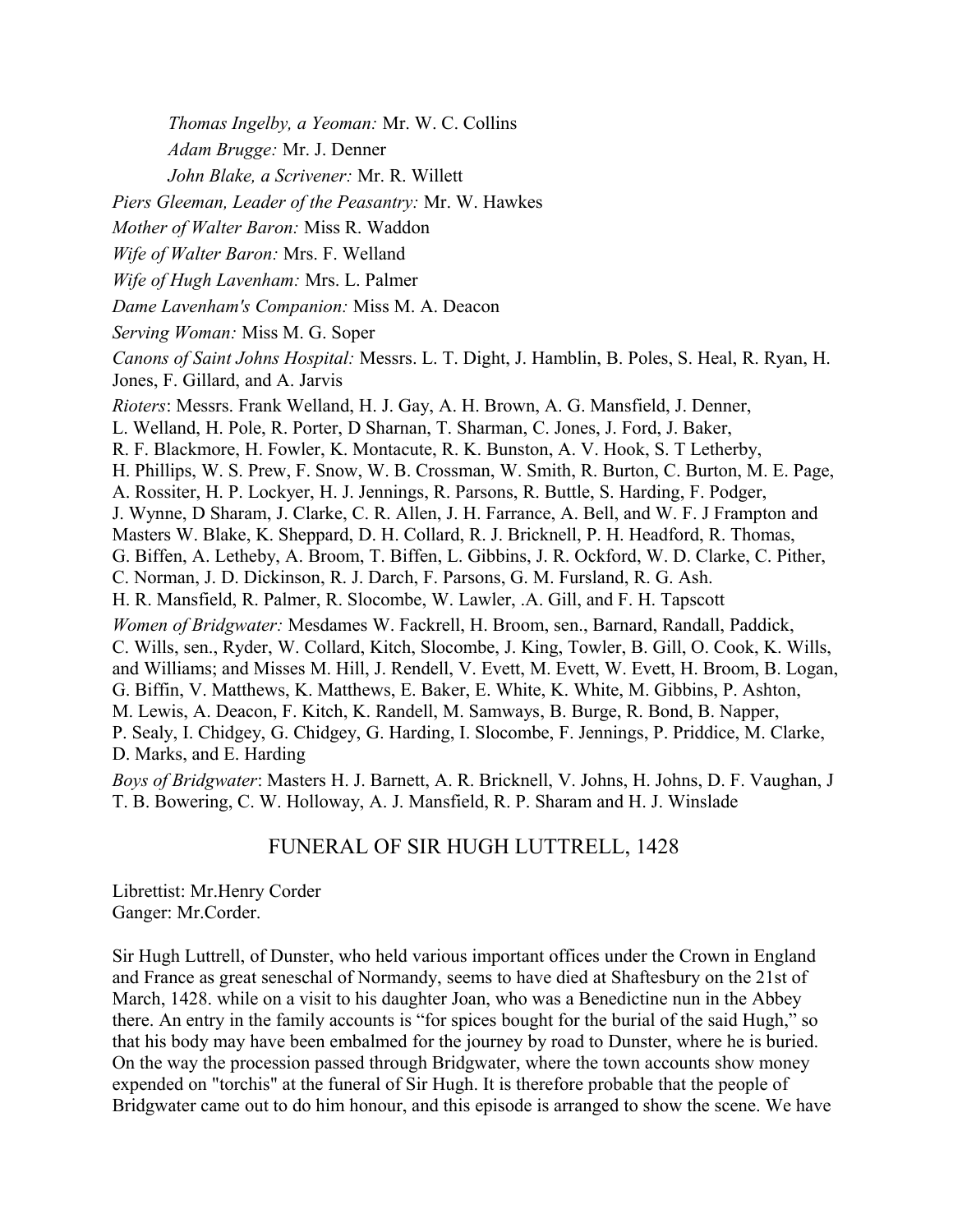the Vicar, John Colswayn, and choir of St. Mary's Church, the warden or prior of St John's Hospital, who at that time was John Wembdon; also the warden (name unknown) of the Greyfriars. We suppose that Joan, the nun, also rode over from Shaftesbury in the company of her brother ,Tom Luttrell, the heir to the estates, followed by retainers in livery.

For the sake of completing the picture there in shown a family group from Dunster. The Dowager Lady Catherine (Beaumont) and two of her daughters have come over accompanied by their domestic chaplain, As the funeral procession passes through the town it is joined by various people—the churchwardens, John Tornour and John Cadesdon. The former and his daughter are seen, also Master John Ailward, Bailiff of the Commonalty, approaches with his wife and large family from their home at the old "Swan Inn," whilst the Luttrell ladies come out from the Castle gateway. The choir men are chanting the ancient "Plain song" music, of the "Dies Irae," while the bell of the Hospital is solemnly tolling.

### Those taking part in the procession are:

Vicar of St. Mary's Church. John Colswayn: Rev. Seymour Berry Cross bearer: Mr. J. H Palmer Organist: Mr. F. Docksey Verger: Mr. H. Burge Bellringer: Master Burge Members of choirs and scholars of schools Master of St. John's Hospital. John Wembdon: Rev. Preb. C. Bazell Augustinians: Messrs. L. T. Dight, R. Ryan, B. Poles, S Heal. H. Jones. F Gillard. C. Morris, J Hamblin *Warden .of the Grey Friars: Rev. E. de St. Croix:* Friar and six torch bearers Following the "hearse," John Luttrell: Miss E. Stuttaford *Sister Joan Luttrell: Miss Balls* Retainers: Rev. S Lano Coward, Mr J L. Bles, Mr. J. M Boltz, Miss D. Denman, Mr. R. Willett, Luttrell group: Dowager Lady Luttrell: Miss D. Russell Gregg Margaret Touchet, or Audley of Nether Stowey Castle, wife of John Luttrell, Esq. Mrs. J. L. Bles Mrs. G. Bond and Mrs. Cuznor Chaplain: Mr. R. H. Corder Church-warden, John Tornour: Mr. M. E. Page Daughter: Miss M. Bond John Cadesdon: Mr. Belcher Bailiff of the Commonalty, John Ailward: Mr. H. Corder Wife: Mrs. Llewellyn, sons, and daughters. It is curious that the men of this scene whose names are recorded were all called "John."

The shield of arms on the pall is that of Sir Hugh Luttrell "or, a bend between six martlets,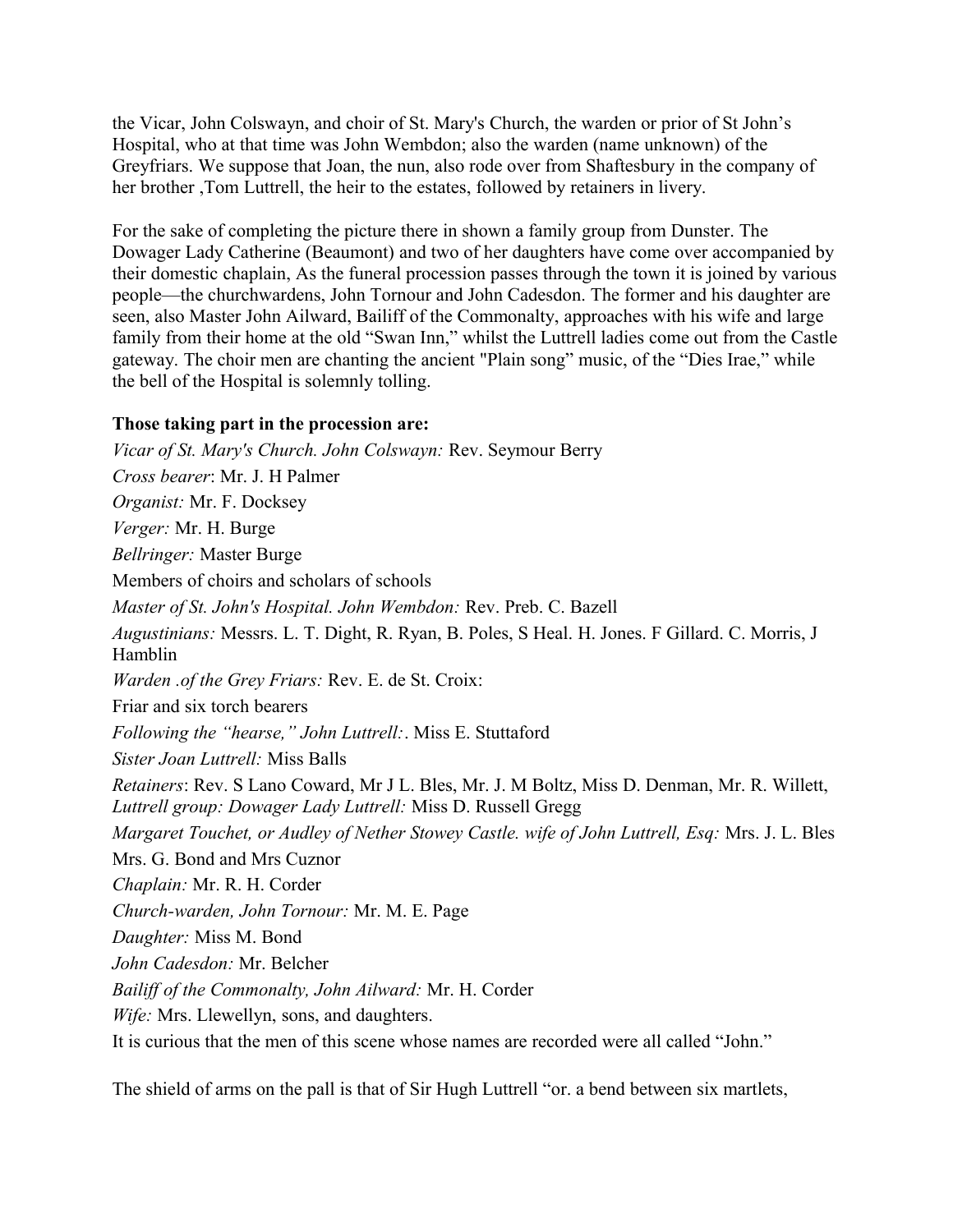within a bordure engrailed sable," in the last respect differing from the usual Luttrell arms. John Luttrell and his wife wear heraldic cloaks of the Luttrell arms, the lady also an under dress of scarlet, and gold (gules fretty or) for Audley. The retainers are in black and gold with the Luttrell "martlet" as a badge.

# ST. MATTHEW'S FAIR IN 1588

Librettist: Miss G. Nicholls Ganger: Mr. J. Woodward.

Bridgwater in Fair time! We know it as it is in the post-war twentieth century. We are to have a glimpse of it as it was in the time of Good Queen Bess, when England had just freed herself from the menace of Spain, and could take her pleasures with a light heart.

First come the apprentices to set up their masters' stalls, at which the good wives of town and countryside will replenish their stocks of stuffs and spices. Children stray on to the fair ground, and their games are interrupted by the arrival of the strolling mountebanks and pedlars. A crowd of buyers and sellers has gathered before the Mayor arrives to declare the fair open.

This ceremony ended, a bustle of buying and selling begins, while in the foreground all the fun of the fair is soon going merrily forward. Sellers of gingerbread and manchets, toys and ballads, all have their following. Dancing bears and jugglers make sport, while the fiddler strikes up for a dance. Good ale and cider prove too strong for the heads of some of the revellers, and presently the officers of the fair conduct a couple of brawlers to the stocks.

One of the great events of the fair is the wrestling, in which local champions show their prowess under the patronage of the Mayor and neighbouring gentry. The Mayor in 1588 was Robert Blake, grandfather of the great seaman who was Bridgwater's most famous son. Mr. Popham, of Huntworth, was one of the members of Parliament for the borough that year, and he comes to grace the contest by his presence.

But the first match is interrupted almost before it is begun by the entrance of a cheering crowd. the escort of a party of seamen. Though the Spaniard was defeated in July, they are but now returned from a two months' chase of the fleeing remnants of the "Invincible Armada." During these months no certain news of their safety could be received. Their home-coming arouses strong emotion and a renewed sense of what defeat by Spain would have meant. Merrymaking gives place to a hymn of deliverance as the crowd follows the returned sailors and their friends to a service of thanksgiving at St. Mary's. and the fair field is left deserted. **Performers:** 

The Mayor (Mr. R. Blake): Mr. O. Symons Town Clerk: Mr. C. F. Day Mr. Popham, M.P., of Huntworth and his wife: Mr. F. Parr and Mrs. F. Parr *Aldermen:* Mr. G. A. Barnett and Mr. A. Biddiscombe Town Crier: Mr E Wadmore Clerk of the Fair: Mr. A. Wevell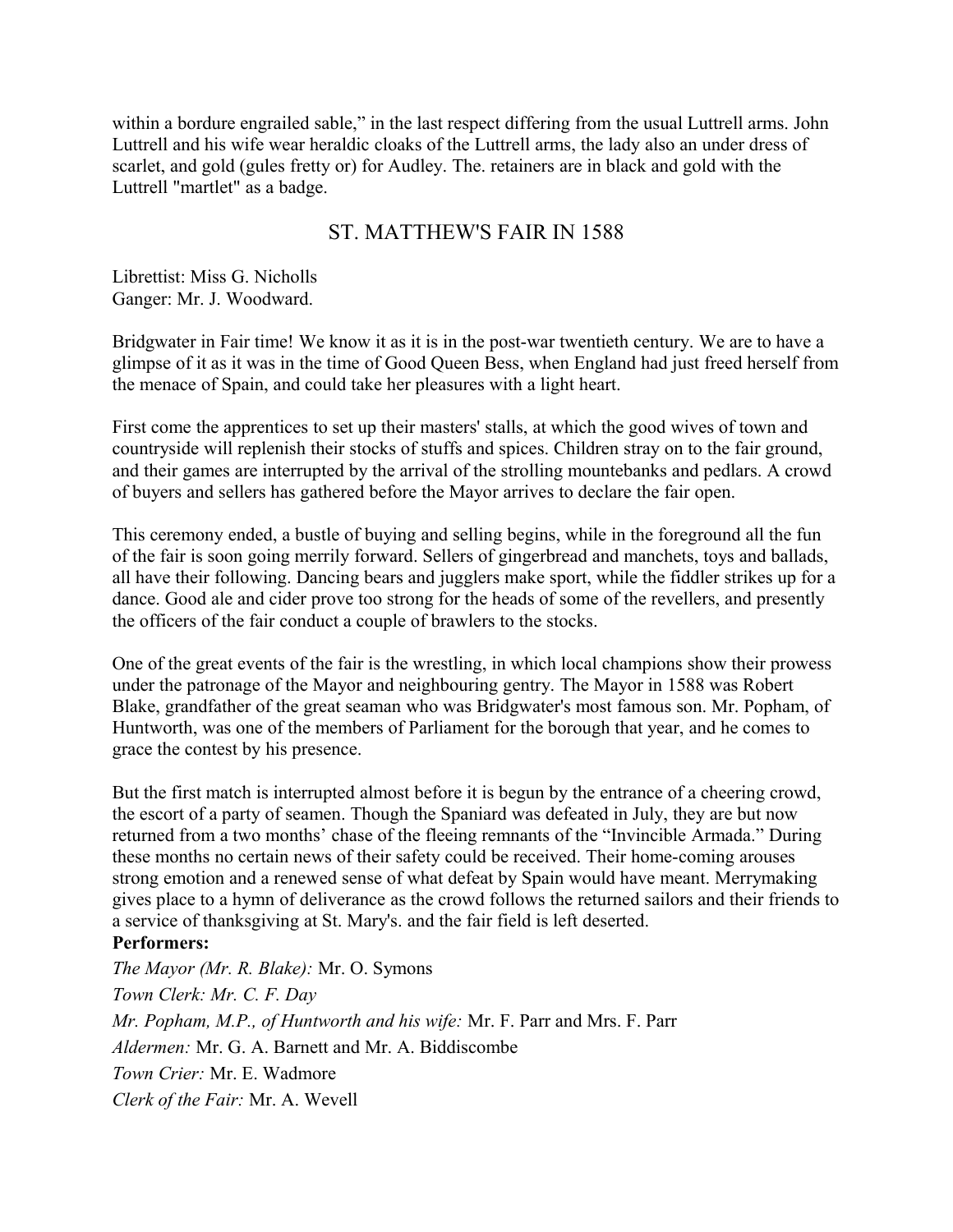*Assistant Clerk: Mr. Parfitt* 

Officers of Court of Pie Powder: Mr. H. Bradbeer and Mr. Pettipher

Revellers: Mr. Gibbons and Mr. Pond

A Fop: Mr. Chant

Wrestlers: Mr. Hooper, Mr. Vinnecombe, Mr. T. Bradbeer and Mr. O. Spender

Fiddler: Mr. W. I. Barnett

Ballad Seller: Mr. W. H. Clark

Hobby Horseman: Mr. W. O. Worman

Bear Ward: Mr. I. J. Maggs

Assistant: Frank Welsh

The Bear: Ronald Tucker

Pear Seller: Miss Main

Ginger-bread Seller: Miss Hendford

*Apple Seller:* Miss Vale, Mrs. Loxton and Miss Ashton

Bar Attendants: Mrs. W. Fry and Mrs. Cullingford

Gentry: Mr. and Mrs. L. E. Davies. Misses Roberts. Sawtell, Withycombe, Davey, Brawley, D. Brawley, Mrs. A. Biddiscombe, Joyce Sedgwick.

Country Folk: Mr. Padfield, Mrs. Hegarty, Mr. Smart, Misses Lidbury, Lukes, Wills, D Williams, Palmer, Prew, Harris, Hewett. Sear. Squibbs

Sailors: Messrs. A. Ballinger, H. Marks, H. Tredwin, C. Bond, S. King, R. Howe, C. Worman, J.Jarvis;

Town Folk: Mr. H. Morris, Miss Artus, Mr. and Mrs. Blight, Misses Beale, Huffett, Creedy. Gavler, Dart, Geen, Bax, Croker, May, Martin. Nurton, Smith, R. Baker, M. Nurton, Mr. A. Stowell, Willie Jarvis, Trevor Fry, Norman Fry, Mesdames Woodward, Gibbons, Poad, Dunsferd, Bailey, Joy, Jarvis, Kitch, C. Jennings, Fleetwood, Misses M. Nurton, Bryer, K. Croker, Wyatt, Miller, Boyce, L. Thomas, E. Addicott, Spearing, Yvonne Dunsford, Margaret Poad

*Dancers:* Misses Allibone, Benton, Bradford, Coles, Cozens, Cummings, Mrs. Ingram, Misses Jennings, Jones, Mitchell, Mrs. Palmer, Misses Sellick, Stoney, Waddon, Heal, Small, Carp, Brown, Durston. Price, Snelgrove, A. Smith, Worman, Stuckey, Brean, Shears, Marsh, See, Martin, Bembridge

Apprentices: Mervyn Hall, Walter Turner, Ray Holcombe, Frank Warren, Donald Peek, Cecil Shapter, Leonard Birt, W. Parsons, J Chidgey, H. Doughty, W. Jennings, R. Seymour, L Dart Children in Singing-Games, etc.:

Girls: E. Priddle, A. Rossiter, N. Wevell, M. Sprake, K. Capon, B. Stone, M O'Brien, V. Palfrey, I. Palfrey, F. Burge, D. Collard, O. Hurford, K. Clarke, P. Richards, V. West, K. West, E. Montacute, K. Taylor, J. Priddice, J. Biddiscombe, J. Walters, P. Beecher, M. Bamsey, P. Williams, P. Johns, M. Bown, E. Pry, D. Popham, T. Webber, D. Hobbs, A. Organ Boys: S. Price. B. Redstone. F. Claydon, D. Heal, M. Beaker, E. Woodward, S. Clatworthy,

L. Sprake, D. Sprake, C. Priddle, G. Fear, L. Chidgey, L. Ashford, E. Gibbons, G. Hodgson.

L. Baker, N. Williams, F. Mouncher, W. Collard, W. Evans, D. Matthews, K. Horsey,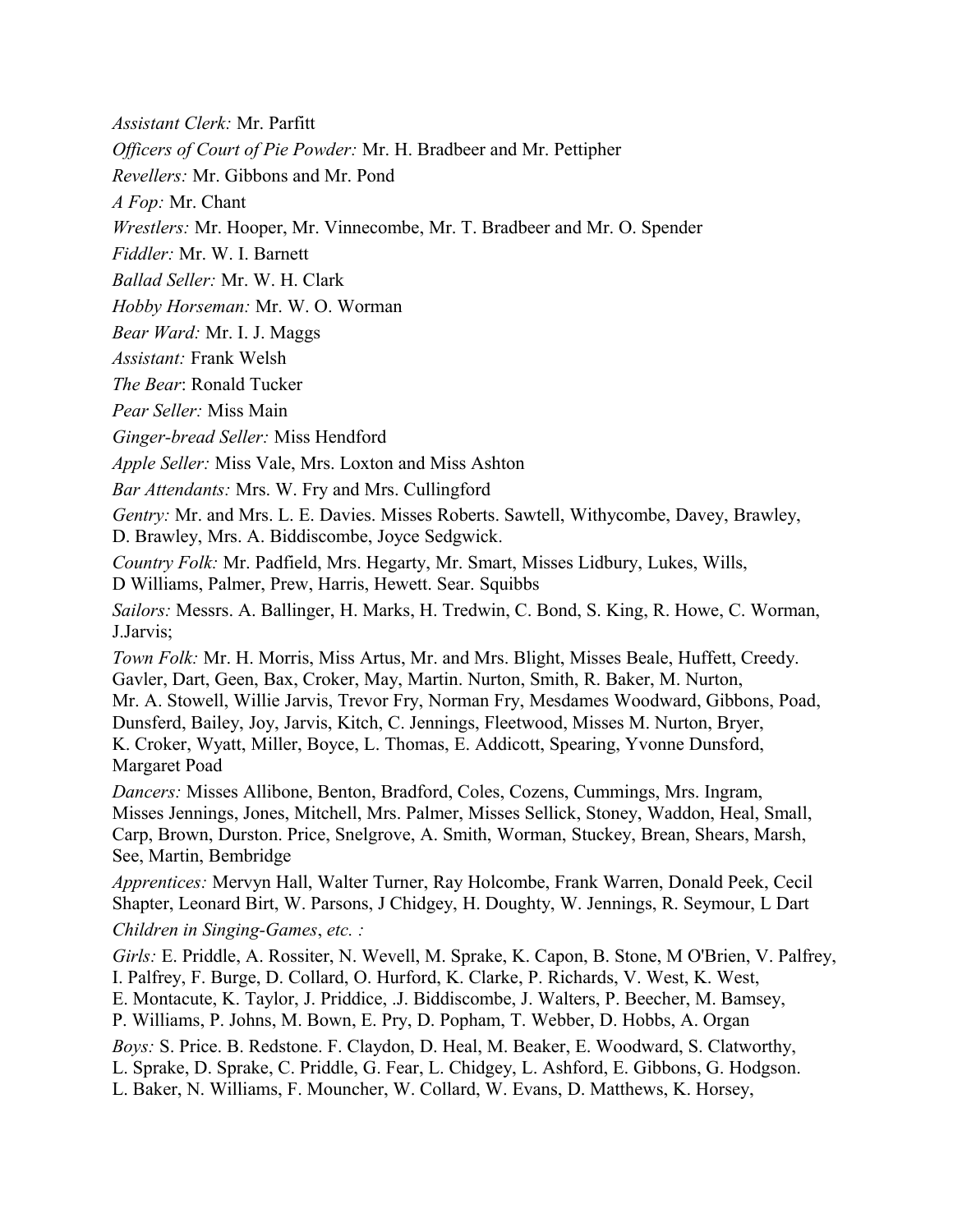M. Rawles, S. Lumber, B. Guias, T. Tucker, G. Turner, R. Durston, L. Selway, R. Napper, A Hill

### **ADMIRAL BLAKE SCENES**

Librettist: Mr. Maurice Page Ganger: Mr.Cecil Babbage.

Two scenes depict Bridgwater's great man in his double character of "soldier and sailor too," and give a remarkably clear picture of the Admiral as he walked the streets of the old town. His mannerisms and foibles are acted, as well as the great qualities which place him so high among the heroes of England. At last we realise Blake, the man!

In the first scene Blake returns to Bridgwater after his long defence of Taunton against the Royalists. He is received with joy until he asks the Mayor for help from Bridgwater for those who had suffered so much for the cause in its neighbouring town. This is received without enthusiasm, and one of. the local "Clubmen" threatens him with resistance (the Clubmen hated both parties). A reflection on Blake's personal appearance crates a stormy scene, which ends with the Mayor's offer to collect a handsome donation for Taunton.

The second scene shows Blake the Admiral worn with incessant fighting and exposure to the sea. returning to Bridgwater before setting forth on his last voyage. A skilfully drawn picture is given of Puritan Bridgwater, its pride in its great son, its maritime interests, its religious life, unctuous, quarrelsome but sincere, and its humour. Blake's farewell forms a moving and pathetic finish. The episode sums up the man - bluff and commanding, contemptuous of all mean things, genial and capable, a great public, servant, with an intense love for his native town.

#### **Performers:**

Robert Blake: Mr. M. B. Cuzner An Ancient Man; Mr. Woodburn A Man: Mr. L. H. Morgan A Woman: Mrs. M. B. Cuzner Leader of Clubmen: Mr. W. Thorne Captain Bethell: Squadron-Leader Shepherd, R.A.F. A Boy: Mr. H. R. Mansfield A Boy: Mr. Eric Sheppard Mayor of Bridgwater: Mr. S. B. Clements Town Clerk: Mr. G. J. White Corporal of Horse: Flying Officer C. J. Stone First Townsman: Mr. J. Woodward An Independent: Mr. F. Welland A Sailor: Mr. H. G. Haggett Ladies: Mesdames Bloodworth, Sawtell, Eames, Stone, Fisher, Ingram, G. White,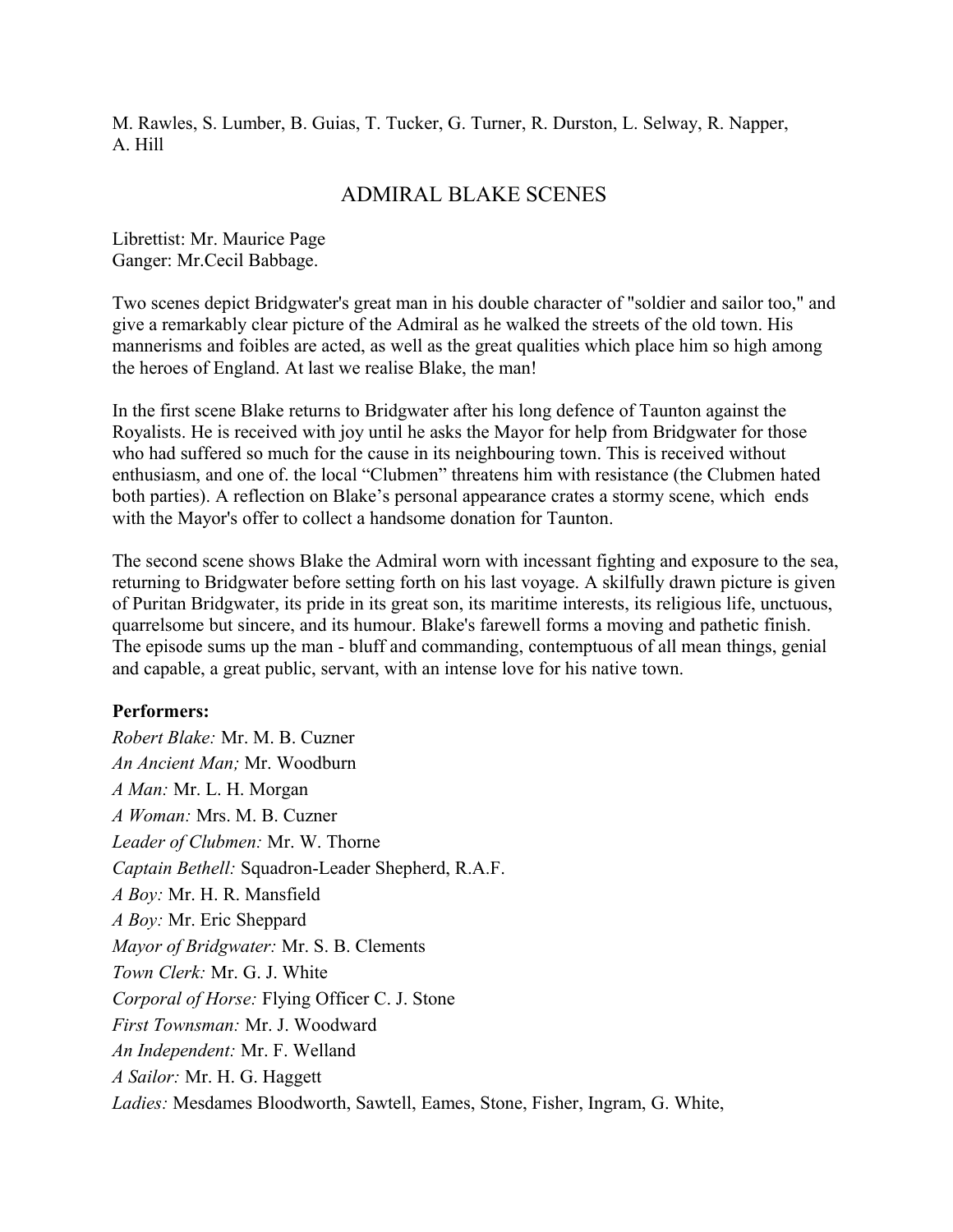Misses Bloodworth, Millwright, Dyer, Rees, Porter, Baker, Boltz, Frampton, Nation, Tottle, Balls, Ware, G. Ball, G. Bale, E. White, B. Royals. E. Parker, Trevilian, Clench, Meaker, Wride, Mitchell, Furslund, Storey, and Baker (2) Men: Rev. S. Lano Coward, Messrs. G. Merrett, F. T. Eames, H. Routley, C. Facey, A. Parker, Cooksley (2), R. Brown, Windmill (Ilminster), Babb, Lambert, Frampton, Slade, Redmond Girls: Misses Helen Pain, H. Mansfield, F. Smart, M. Smith, N. Bastable, B. Green, E. Heal Boys: F., Shephard, Collard, Allen, Johns, Headford, G. Fursland, Tapscott, Dickenson, Ockford, Clarke, D. Milton, R. Wilkins, J. Pricknell, Mansfield, Sharam

Members of the Royal Air Force at Westonzoyland also took part in this episode.

# MONMOUTH AND SEDGEMOOR

Librettist: Mr. Maurice Page; Ganger: Mr. C. Trenchard.

The Sedgemoor episode, is divided into two scenes, linked by an interlude. The first shows the delirium of the Monmouth rebellion, the second the collapse. The town is all agog for the Duke's entry. The Mayor announces his approach. All arc eagerly awaiting the Duke, and he is received with rapture when he enters, but warning is given him by his Puritan officers. He touches a sick man for the King's evil, and then goes off with his recruits amid fervent enthusiasm.

The interlude shows the turning point. Monmouth, tempted by Grey, deserts his poor fellows who are fighting for him, and flies for safety. He adds to his infamy by leaving his body-servant to perish.

The second scene shows the Mayor and townspeople in terror. Sounds of the battle are heard. The wounded enter and create consternation, despite the Mayor's steadfast hopefulness. Wade's entrance with the remnant of his command, battered and beaten, bring home the terrible reality of the rout. He bids his men a manly farewell, after denouncing Monmouth's cowardice. They form for a last stand as the Royal horsemen, furiously shouting, rush in. Surrounded and desperate, the rebels are beaten by a fierce charge of Dumbarton's foot—a most thrilling scene.

Lord Feversham then rides in with Churchill and other officers. He gives Kirke his orders, and the "Lambs" begin their ghastly work. In the nick of time Bishop Meux rides in and denounces the butchery. Overawed by his courageous protest, Feversham calls off Kirke, and all ride away in pursuit of the Duke. The rise and fall of "King Monmouth" are set in tragic .contrast.

### **Performers**

Duke of Monmouth: Mr Stanley Palmer Lord Gray of Wark: Mr Cecil Babbage Williams, the Duke's servant: W. D. Coate Ferguson (Chaplain to Duke's Army): Mr. E. G. Sanderson Colonel Wade: Mr. S. H. Ingram and Mr. J. A. Banwell Colonel Holmes: Mr. C. E. Haynes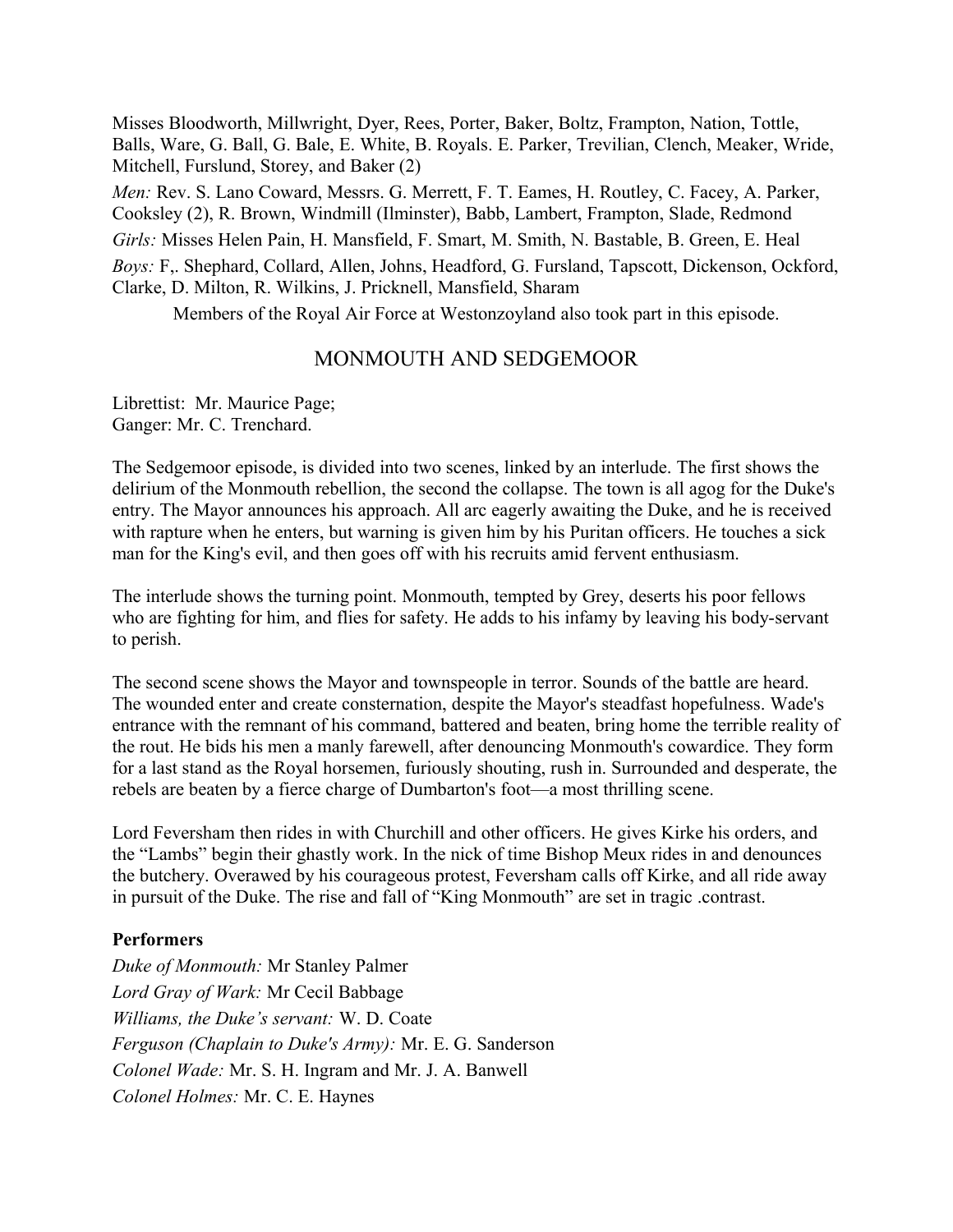Horsemen of Duke's Bodyguard: Rev. S. Lano Coward and Mr. E. G. Merrett Sergeant of Dragoons, Mr. L. Trevett *Ensign of Kirke's Regiment: Mr. S. P. Stephens* Pikemen and Musketeers of Kirke's Regiment: Messrs. Heard, Larcombe, Woodward, Drew, Bar. Men of Bridgwater: Mrs. O. A. Trenchard, Messrs. O. Woods, Bennett, H. G. Haggett, W. Heal,

The Rev. Mr. Elliot (Puritan Minister): Mr. Aubrey Down

Councillors: Messrs. A. J. Whitby and A. W. Board

William Oldmixon: Mr. C. W. Hickman

Colonel Matthews: Mr. Sidney Evans

Colonel Percy Kirke: Mr. H. K. Storey Sir Wm. Compton: Rev. Seymour Berry

Lord Churchill: Capt. Hern

The Earl of Feversham: Mr. W. E. Duckworth

Dr. Meux (Bishop of Winchester): Mr. R. Marquis

Mayor of Bridgwater (Mr. Popham): Mr. H. M. B. Ker

An Officer of Dunbartons: Mr. C. Trenchard

John Oldmixon, his son (the future historian): Master G. Byers

Jan Stewer: Mr. C. T. Green

Keziah Budgell: Mrs. G. J. White

Town Clerk: Mr. A. G. Westcott

Town Watchman: Mr. G. J. White

A wounded man: Mr. Ray Buffett

"The Gaffer,": Mr. L. H. Morgan

*Officers of Feversham's Staff:* Miss N. Denman and Miss Stuttaford

Major Leslie, of Kirke's Regiment: Mr. O. Cooksley

Rebels of Duke's Regiment: Messrs. W. Cooksley, H. G. Moulton, F. Betty, W. Culverwell, Prescott, and R. E. Gardner

Styler, Hegarty, Maggs, White, Durey, Clarke, Baker, Sendell, Newton, Northcott, Short, Ashill, and Davis

*Drummers:* Messrs. Atwell, Taunton, and Hamlin

Pike-men and Musketeers of Dunbarton's Regiment: Messrs. H. Baker, C. Williams, C. Jennings, S. J. Jennings, J. Burgess, A. Lock, W. Samways, B. Heal, W. Heal, S. King, J. King, and Stone Women of Bridgwater: Mesdames W. E. Duckworth, R. Buffett, S. H. Ingram, V. Tout,

C. T. Green, S. Evans, and F. J. Eames, Misses G. M. Clench, P. Meaker, D. Evis, B. Storey, R. Baker, P. Baker, P. Rides, N. Fursland, Roman, and Smith

Ray Buffett, J. Ambrose, and M. B. Cuzner

Boys: Masters Callen, Giles, R. Baker, A. Claylon, K. Macmillan, R. Shapter, F. White, and P. C. Trenchard

"Fair Maids" of Bridgwater: Misses E. Rosier, M. Brown, B. Luckes, M. King, F. Vicary, H. Warner, B. Davis, M. Pow, M. Herniman, M. Millard, L. Marsh, and Tapscott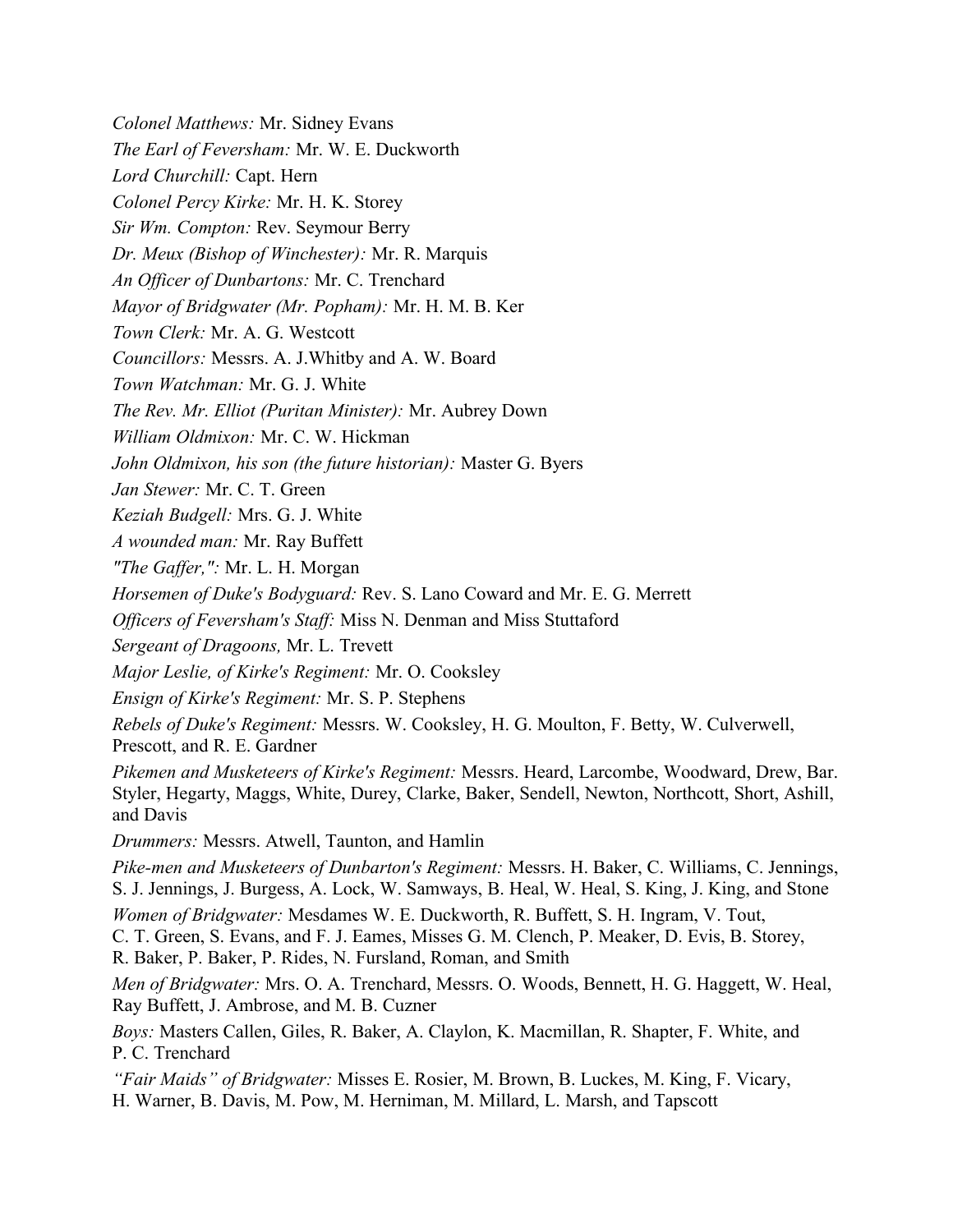Dragoons Messrs. E. R. Jones, M. Norris, J. Berry, E. Sparkes, and T. Moate

# **HUSTINGS' SCENE**

Librettist: Rev. C. E. Seamer Gangers: Mr. E. J. Lovell and Mr. W. H. Taylor.

It is probably news to most people that in the year 1783 the famous Charles James Fox was a candidate at the September election at Bridgwater, which then returned two members to Parliament. It is true he was returned bottom of the poll, but that was probably largely due to the fact that he was not present in person at the election. He had been representing Westminster for some time, and already made a considerable name for himself in the House of Commons, though still a young man. It was while he was in the West of England for the benefit of his health, which had not been improved by early dissipation, that some of the leading Whig families in Bridgwater invited him to stand for election, no doubt with the object of ousting the Pouletts, who had represented the borough for some time. He allowed himself to be nominated, being glad to have two strings to his bow.

The news of the dissolution of Parliament, however, took him rather by surprise, and he hastened to Westminster at once to throw his energies into a whirlwind campaign there, neglecting his possible constituency at Bridgwater. This forms the historical background selected for the Hustings episode. The year 1780 was one of great excitement in England. The war with the American Colonies continued very unsatisfactorily. There was increasing national expenditure and taxation and much mismanagement of the national resources. The influence of the Crown, in Dunning's phrase, "has increased, is increasing, and ought to be diminished." The Gordon Riots had opened the floodgates of religious controversy throughout the country. The opposition were pressing for economic and electoral reform.

There was much bribery and corruption at elections, and Bridgwater was probably not immune. The episode depicts a state of affairs which happily belongs to the past. Members of the modern Conservative and Liberal parties, who are taking part in the episode, are co-operating with the greatest good humour— which is no small tribute to the improved tone of our modern political life

### **Performers**

The Mayor: Mr. P. G. Haggett *The Recorder:* Mr. R. F. Clark The Town Crier: Mr. Spicer Tory Candidates, the Hon. Ann Poulett: Mr. W. Webber, John Acland, esq.: Mr. E. Lewis Whig Candidate, Benjamin Allen. Esq.: Mr. F. O. Symons Tory Supporters: Messrs. A. E. Robins and T. H. Lane Whig Supporter: Mr. A. Geen Constables: Messrs. H. Gilbert, H. Bowyer, A. Hill, J Varder. and A. Stacey Publican: Mr. II. N. Gedye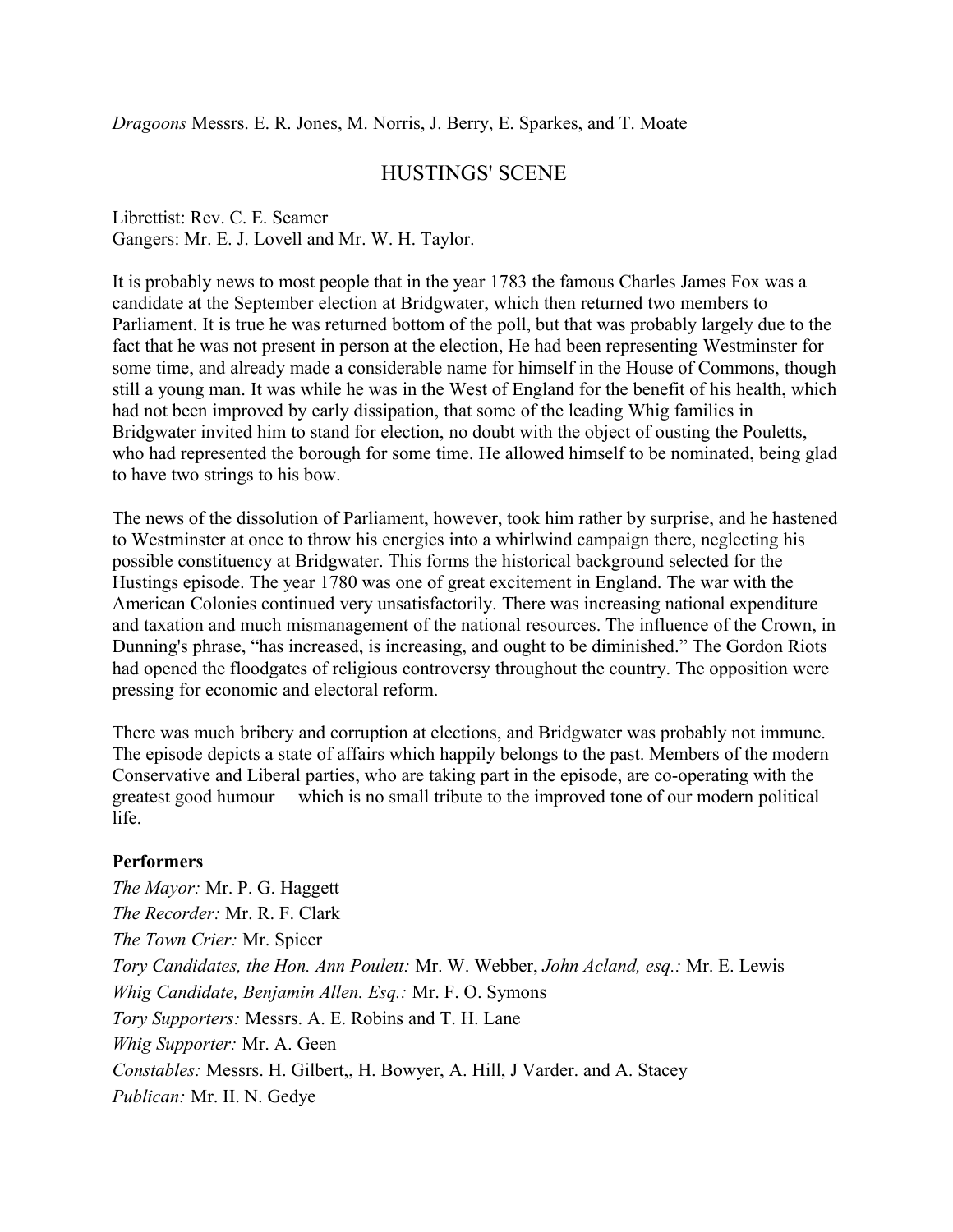*Barmaids:* Mrs. L. Delve and Mrs. G. Norris

Parson: Mr. Fred Sheppard

Crowd: Messrs. M. Bowerman, F. J. Hawkins, S. Pratt, J. Jennings, H. Gay, G. Bowley, A. Mantell, W. Durant, E. Longly, B. Hill, J. Harriott., J. Letherby, B. F. Parsons, W. Trunks, F. Herbert, O. Matthews, A. Williams, A. Miller, A. Spender, C. Jenkins, C. Coole, R. Gilbert, H. Richards, E. Hodges, E. Miller, F. J. Hodge, C. Delve, F. Pollard, L. J. Marden. Vicary, Evis, H. Allen W. Frampton, P. Wills, A. Raworth, A. Innalls, H. J. Attwell, F. J. Strong, E. Harris, W. Perrin, H. Lockyer, C. Lynham, L. Banwell, W. Franklyn, W. Sharkey, J. Grey, W. Bale, A. Glass, A. Biddiscombe, C. Norris, W. Wheeler, J. Spencer, W. S. Growtage, M. Page, W Biddiscombe, L. J. Dosson, R. Dosson, H. G. Haggett, W. H. Palmer, A. G. Mansfield, and D. W. Fackerell

## PROCESSION OF PERFORMERS AND TRADES

Librettist of Epilogue: Major Cely Trevilian Gangers of array of crafts: Mr. A. B, Marchant, Mr. Cecil Bowerman, and M. J. M. Boltz

The Epilogue provides, perhaps, the finest spectacle of the Pageant, especially the concluding scene, when the whole of the performers appear in the arena. Following the opening speech by "The Spirit of the Bridge", there comes the procession of lorries, representing the industrial life of the borough at various times in its history.

From the entrance to the left of the stand appears the procession of lorries representing the past, the first of which is a representation of a medieval ship, known a carrick. This is the kind of ship that sailed the Western Sea to Ireland and Bordeaux with cargoes at wood, wine, serge, corn, etc. The borough records are crowded with the references to the trade that the quay side witnessed. This exhibit was constructed and arranged by Messrs, H. F. Tottle and Son, according to the exhaustive researches of Mr. H. Morton Nance of Carbis Bay. He kindly gave permission for use of his model, now in the South Kensington Museum, in order to make the Pageant model as accurate as possible. Next comes a representation of Bridgwater as a village at the head of a wooden bridge that then spanned the Parrett. It is the little settlement of Saxons of which we read in the Doomsday Book, the Ville of Brugie in the hundred of North Petherton; and, as is fitting, it has been produced by the scholars of the North Petherton Central School. At that time the people of the Ville had to pay suit at the Hundred Court that was held at North Petherton four times in the year. It will be seen that this village of Brugie (or Bridg) was a very primitive affair, spinning its own wool, weaving its rough home-spun, making its baskets, and forging its own iron, as was required, for it must be remembered that there were no shops at that time, and the trading was chiefly done exchanging one thing for another. The village lived upon itself, and was self-sufficient.

The next exhibit demonstrates the ancient art of pottery, of which coarse ware has been made from the famous Bridgwater clays for a good number of years. This exhibit has been kindly arranged by the Somerset Trading Co., Ltd.

The next demonstration shows the making of bath bricks for scouring purposes, for which Bridgwater is world renowned. This industry is peculiar to this little part of England, and is given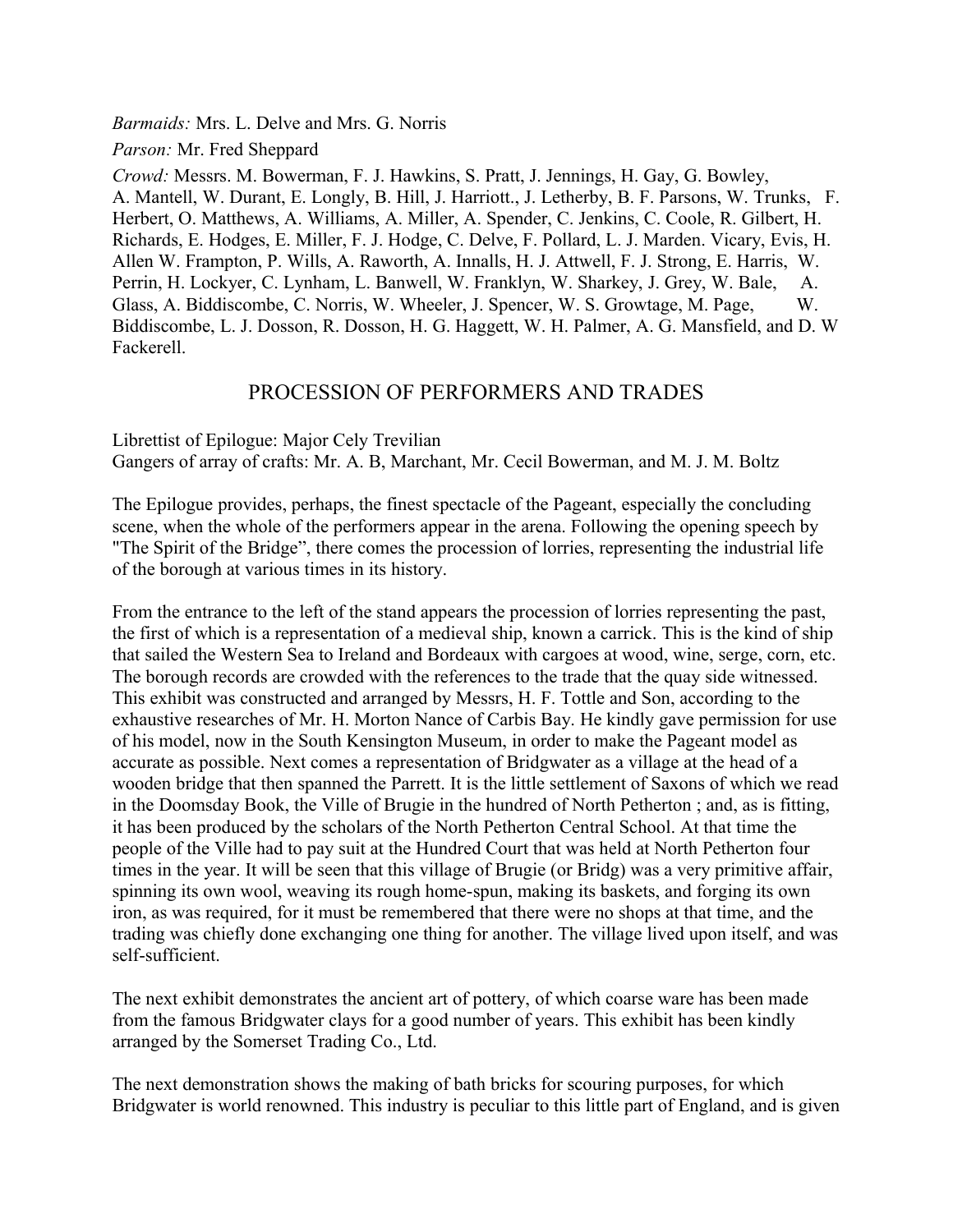to the town by nature depositing a sediment which is carried by the waters that flow the river. It will be remembered that the present Mayor of the town has spoken fully on this subject through the microphone. Messrs H. J. and C. Major, Ltd., have kindly arranged this exhibit.

The last exhibit shows a weaver at work upon his loom, a home-made affair, for the age of machinery was far distant. This man represents the dominant industry of Bridgwater in the middle Ages; that is at the time of the Riots. For many centuries Bridgwater serges were famous in the West, and the extent of its prosperity is shown not only in the wills of the period where we constantly find references to bales of woad, the stuff used to give the blue dye to the fabric, but the splendid church at North Petherton, and the famed Fullers' Panel in the Spaxton Church tell of the wealth and widespread extent of the industry At either side of the loom is a tub, either of dye or of the lye used in the fulling.

On the right hand side the first representation of modern industry shows a man making roofing tiles, for which Bridgwater is so famous. This exhibit has been kindly arranged by Messrs. Colthurst, Symons, and Co., brick and tile manufacturers.

This is followed by the presentation of an industry which merits special attention, that is the manufacture of shirts and collars, represented on a lorry by a display produced by the Bridgwater Manufacturing Company,

The next exhibit represents the brewing industry, which has always been a local one, and the present day representative of the old-world brew house is showing an appropriate exhibit. This has been produced by Messrs. Starkey, Knight, and Ford, Ltd.

The next industry represented is the basket and wicker chair industry. The marshy lands that lie behind the town have been a natural home for the willow, and so the production of withies has been an important rural industry. At Bridgwater this has given rise to a considerable trade in the basket trade, and it ranks high in this particular industry. The exhibit is shown by the Somerset Wicker Works, of Friarn-street.

Next is an industry which is at present being developed on a scale which is new to the town, i.e., the manufacture of joinery. The exhibit has been arranged by Messrs. H. F. Tottle and Sons, Joinery Works.

Lastly we come to another new industry, that of wire rope-making, the exhibit of which is represented by Messrs. The Bridgwater Wire Rope Co.

While there are many more industries that are worked in the town, space does not permit the representation of them all, and it is by the kindness of the different manufacturers concerned, Messrs. Peace, Ltd., and Mr. G. H. Bown, for the loan of horses, lorries, etc., that the representation has been produced in this manner on the Pageant field.

As the modern procession passes there enter two present-day young men, Bill and . Bert (impersonated by Mr. J. A. Banwell, of Yeovil, and Mr. E. L. Turner, of Ilminster, respectively). One is in fancy dress, and the pair enter into an amusing conversation about Bridgwater until